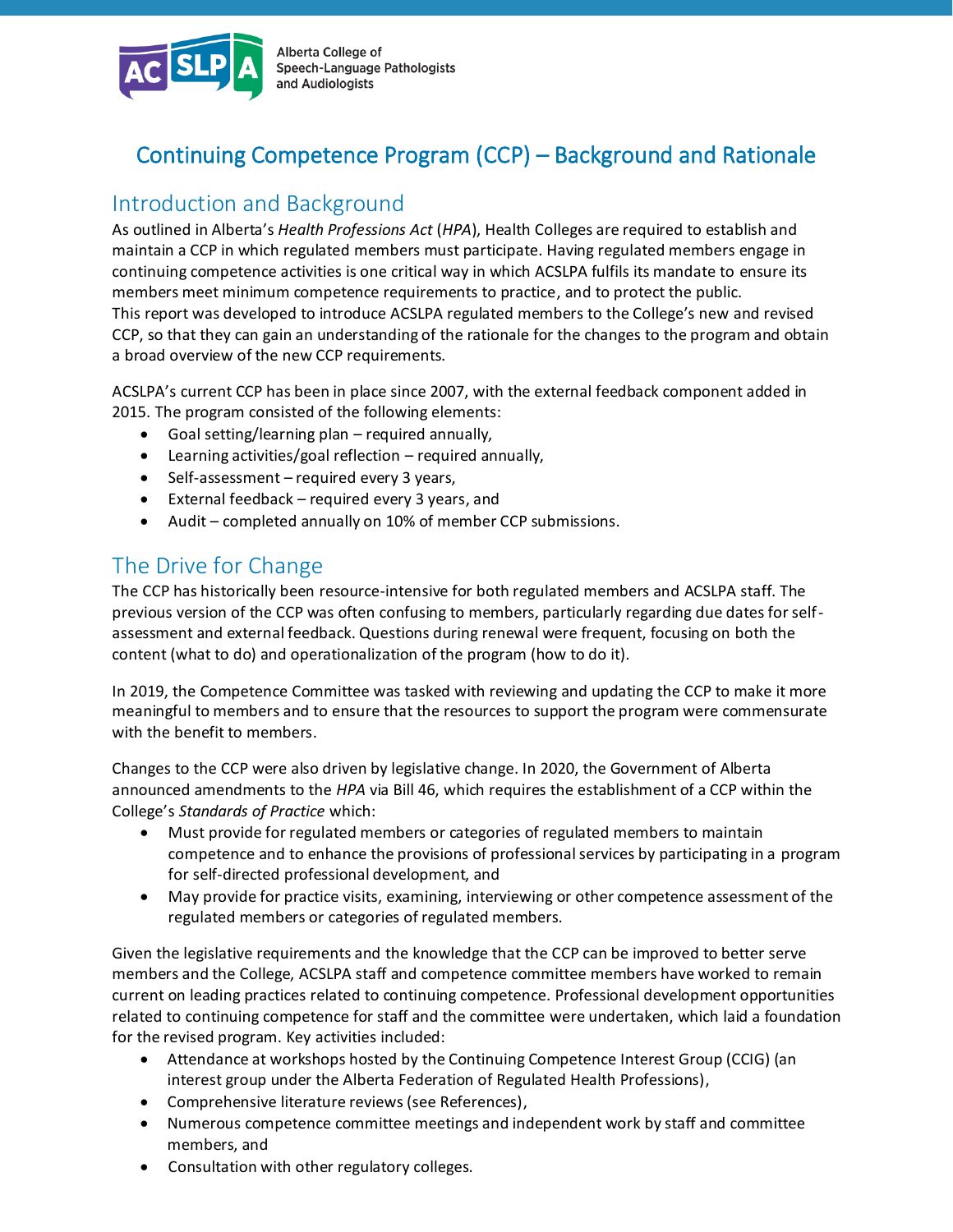# Key Messages from the Literature

Since the time that the College's CCP was first introduced in 2007, the literature on continuing competence has evolved. There is less evidence to suggest that the College's current CCP supports or enhances members' competence to practice. Currently, the evidence on continuing competence focuses on 'competence drift', or a decline in competence over time. The current program does not allow for the identification of members most at risk for competence drift and therefore does not enable the provision of supports to members who may fall below competency requirements.

The key messages from the comprehensive literature review by ACSLPA staff include the following:

### Insufficiency of Self-Assessment

Eva and Regehr (2013) indicated that professionals' self-perceptions can be selective and limited during self-assessment. Professionals tend to be reliant on their own insight into their capabilities, without considering the benefit of feedback from others. Thus, professional may not naturally use high quality data to inform themselves for self-assessment purposes.

Lockyer et al. (2011) noted that for professionals to seek out information and evaluate their own performance, they need a "supportive environment that facilitates self-questioning, self-assessment, and benchmarking" (p.e119).

### The Importance of Engagement and Peer Feedback

Eva and Regehr (2013) noted that feedback from peers that is focused on improved performance and that is delivered respectfully while prioritizing the best interests of the individual is effective in supporting competence to practice, while Lockyer, et al. (2011) noted that "physicians may benefit from regular and routine feedback and guidance on how to seek out data for self-assessment" (p.e113).

Austin and Gregory (2019) found that disengagement of professionals was a factor in drifting away from competence. Results of their study "pointed to the impact of regulatory policies, practices, and assessment systems that may actually inadvertently contribute to this disengagement" (p.45).

## The Importance of Risk Factor Identification

Kain et al. (2019) defined a risk factor as an influence associated with poorer (or riskier) performance and defined a support factor as an influence associated with supporting stronger performance. They noted, as an example, that competence can be maintained in older physicians (age being a risk factor) through the support of maintaining engagement and having opportunities for feedback.

Austin and Gregory (2019) described competence as a process, on a continuum rather than as a binary construct (competent or not competent). These authors noted that one is more likely to 'drift' away from competence with influence from risk factors in the absence of supports. Awareness of these factors can allow the professional to mitigate and manage potential drift from competence.

A review report by the Health & Care Professions Council (2015) concluded that engagement with peers can impact competence and practice. This report stated that "identifying triggers for disengagement (risks) was possible in environments where a culture of no blame was encouraged, where professional networks were strong and where managers were offering support for staff" (p.45). Furthermore, this report noted that that small problems can easily turn into big problems without proper support and promoted identifying barriers for reporting small problems (risks). It was also noted that professionals should be able to access guidance without judgement or disciplinary consequences, and that professional networks were found to be important in "retaining competency and in improving practice" (p.46).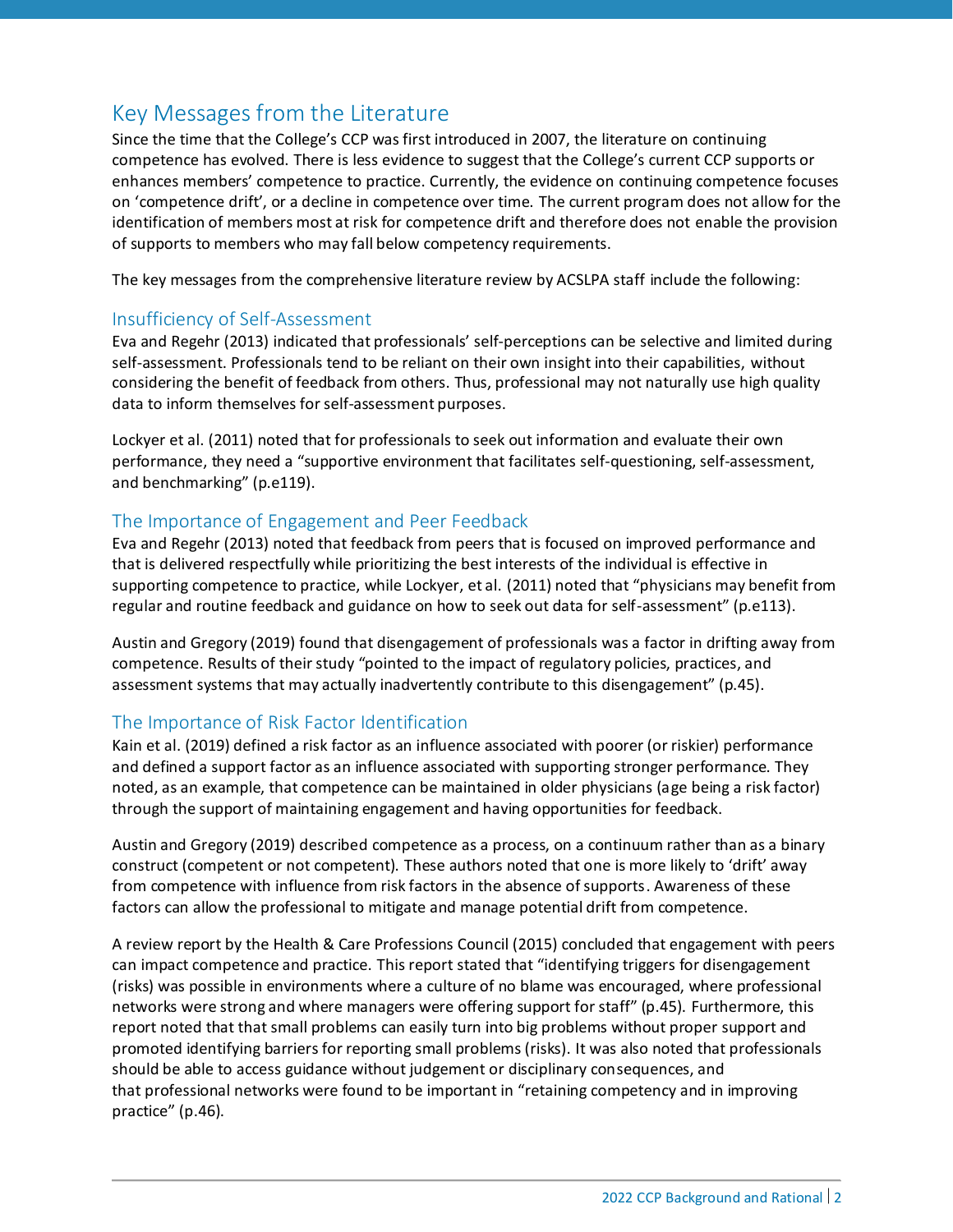# Environmental Scanning

Competence programs for the College of Physicians and Surgeons of Alberta (CPSA), The Alberta College of Pharmacy (ACP), the College of Speech and Hearing Health Professionals of BC (CSHBC), and the College of Audiologists and Speech Language Pathologists of Ontario (CASLPO) were reviewed as part of revising ACSLPA's CCP. Collaboration with these colleges is ongoing.

The most significant similarity between these programs is the promotion of practice reviews and site visits as an opportunity for education and support for the members. There is emphasis on developing supportive trusting relationships between the assessors and the members under review. Confidentiality is a crucial component to developing this trust; information regarding the practice review/on-site visit is not shared with employers or other members.

Each program includes screening for risks (risk assessment) and a progression to a practice review or site visit if required. Other factors of note are as follows:

- Practice reviews begin with reviewing charts to identify any gaps in competence. It was noted by CPSA and CPA representatives that most often a chart review is all that is required. Chart reviews are done remotely, and members can choose their charts, however, if the selected charts appear homogeneous or simplistic the assessor will request more.
- All colleges use consistent rubrics to score/evaluate each section of the audit process.
- All colleges use a supportive approach and remediation plans are developed and provided. A complaints process is not initiated unless the member does not engage with the assessor and is non-compliant with remediation plans. Those few members who do not engage with a remediation process may have conditions placed upon their practice permits. This consequence has a motivating effect on most members. It was noted by all the college representatives we spoke to that very few members need intensive remediation or conditions placed on permits.
- The assessor may determine remediation plans. For CSHBC minor recommendations are addressed by the assessor. The assessor notes what is required and what needs to be done and the member is expected to comply. Major infractions are referred to a panel to address. The panel uses the assessor's report to develop a plan which is then sent to the registrant. This is intended to save the integrity of the assessor/member relationship so the assessor can go back later for follow up. Remediation plans can include coursework, corrections to clinical practice or equipment, or in very few cases, a practice supervision.
- All colleges reviewed use paid screeners and assessors. The screeners and assessors are recruited, interviewed, hired, and trained by college staff. Assessors are from the same profession as the members.
	- $\circ$  CSHBC tries to ensure that the same assessor works with the same member for any required follow-up. Assessors are paired with members barring any conflict of interest from either side.
- Paid screeners and assessors receive standardized trained by college staff.
	- $\circ$  CPSA's training program includes conducting practice chart reviews and creating discussion to promote consistency.
	- $\circ$  ACP use role playing in their training process. Assessor training includes confidentiality, client consent, expectations, rubrics, report writing, role playing, and building positive rapport with members. Assessors are expected to present the practice review as an educational opportunity and to communicate supportively to reduce anxiety and defensiveness.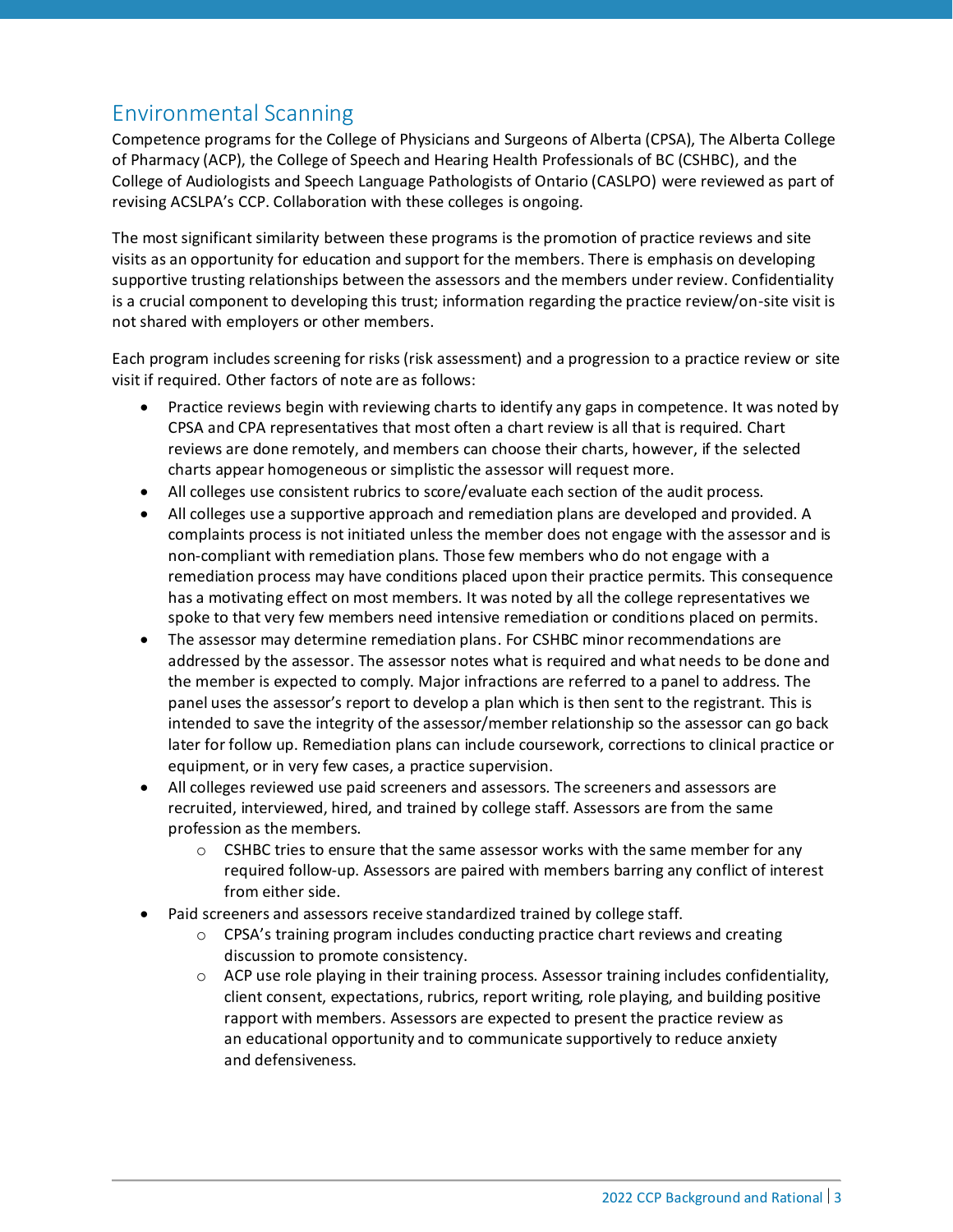# Revised Program Elements

ACSLPA's literature review and environmental scanning of other regulatory Colleges revealed the importance of the following in maintaining or enhancing competence:

- Continuing education and learning,
- Engaging and dialoguing with peers, colleagues, or supervisors,
- Being able to identify risks to competence,
- Having supports in place to mitigate known risks, and
- Psychological engagement and investment in one's profession.

Based on the above, the CCP was revised with goals to *encourage* members to think about the real and potential risks to their own competence, *engage* members in maintaining and enhancing their competence, assess members' competence, and *support* members who are experiencing or at risk of competence drift. The CCP is designed so that evaluators spend as much or as little time with a member to positively provide only the appropriate amount of support/guidance/mentorship that is required.

Thi[s table](https://www.acslpa.ca/wp-content/uploads/2022/01/2022-Current-CCP-vs-Revised-CCP.pdf) provides a comparison of the components of the current CCP versus the revised program.

ACSLPA aims for a transparent, objective, and just process within all aspects of the CCP. It is ACSLPA's intention that the CCP is positive, supportive, and provides mentorship and coaching. Every member will have a fair opportunity to meet the requirements at all stages of the process can expect to be provided with all information and direction required to complete their CCP submissions.

CCP submissions will continue to be implemented through the member portal. The structure will provide members with more checklists and continue to include text boxes for required written details. Text boxes will have improved scaffolding (questions) to help members provide relevant information.

The program includes quality improvement and quality assurance components. Thi[s flowchart](https://www.acslpa.ca/wp-content/uploads/2022/01/2022-CCP-Framework-Flowchart.pdf) provides a broad overview of the College's new CCP program.

#### Quality Improvement (Maintaining and Enhancing Member Competence)

This is the foundational aspect of the CCP and will be completed by members annually. It forms the basis of the College's goal to encourage, engage, and support members in maintaining their competence to practice. It is composed of three elements – Risks & Supports Profile, Peer Dialogue Reflection, and Continuing Education Activities.

#### Risks & Supports Profile

This profile replaces the Self-Assessment Tool of the previous CCP. It is designed to promote member understanding of the risks to their competence and to promote the building of appropriate supports to mitigate risks to competence drift. Members will be provided with a list of both risks and supports to competence and will be asked to identify those that apply to them. Members will also have the choice to input risks and supports that are not mentioned in the pre-loaded list. Members will be asked to reflect on the risks and supports identified and describe how they link to their practice.

#### Peer Dialogue Reflection

This reflection replaces the current CCP's external feedback requirement but will be required annually of all members under the revised program. The revised reflection does not require any action from members' chosen peers for submission. This element is designed to support members' engagement with peers and promotes obtaining feedback from trusted sources about their practice.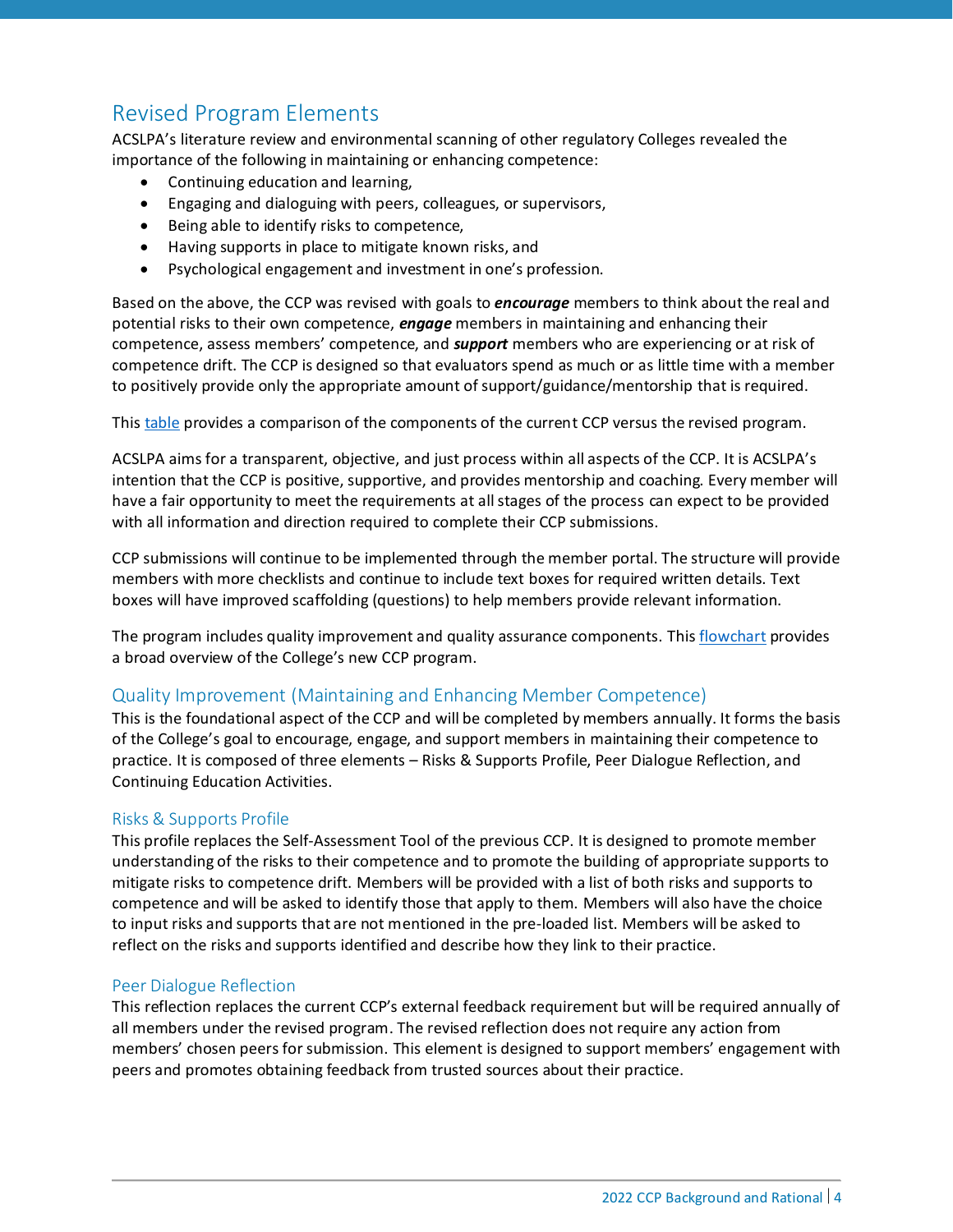The premise of this element is that conversations with peers/colleagues occur frequently, about complex and puzzling situations. Therefore, the peer dialogue that member chooses to reflect on does not have to be formal, prescriptive, or planned, but rather a synopsis of one of those many conversations that happen throughout the year. Members will be asked to describe the peer and situation chosen for reflection. They will also be asked to identify which competence area(s) were impacted as a result of the dialogue, and how the dialogue supported, or could support, their competence to practice.

### Continuing Education Activities

Members will be asked to indicate what learning activities their undertook to maintain or enhance their competence. There is no minimum number of continuing education activities required for the practice year. However, members will be asked to indicate which competence area(s) were impacted as a result of their learning, and to describe how their competence was affected.

## Quality Assurance (Evaluating and Supporting Competence to Practice)

The quality assurance methods built into the revised CCP are a legislative requirement of Bill 46 and are designed to identify regulated members who are unable to demonstrate competence to practice through their CCP submission, and to provide the necessary support and coaching to meet minimum competence requirements. The College's quality assurance program is not meant to be punitive. It is meant to be proactive in providing support to members to achieve and maintain minimum competence levels, thereby protecting the public by preventing incidents that may result in a complaint.

The quality assurance program has two components – Audit and Assessment.

#### Audit (Screening)

20% of CCP submissions will be audited annually. Rubrics will be used to objectively "score" each section of the CCP submission. This will determine submissions that require additional follow-up and submissions that do not meet requirements will be referred to Assessment (see below).

In addition, 2-3% of submissions will be screened for completion. Incomplete submissions will receive an audit.

#### Assessment

The proposed assessment is a streamlined process beginning with an Interview. If concerns persist following the Interview, the member will be referred for a Practice Review, which consists of a Chart Review, and, if needed, an On-site Visit.

The progressive approach for assessment was developed to allow for:

- Adequate assessment of each member's need for support and the provision of only the support that is needed,
- The member to spend as much or as little time with their assessor as is needed to positively provide support, guidance, and mentorship, and
- Minimization of resources and costs of assessment of members, as the percentage of members who require all three levels of assessment is expected to be very low.

#### *Interview*

Submissions flagged for further follow up from the audit will be referred for an interview. The interview is the initial stage of assessment and is the least resource intensive. The purpose is to gather further information about CCP submissions flagged by the audit, and to garner a clearer picture of the member's competence. The conversation is intended to be supportive, with coaching and/or education about recommended practice changes provided to members as needed for maintaining/enhancing competence.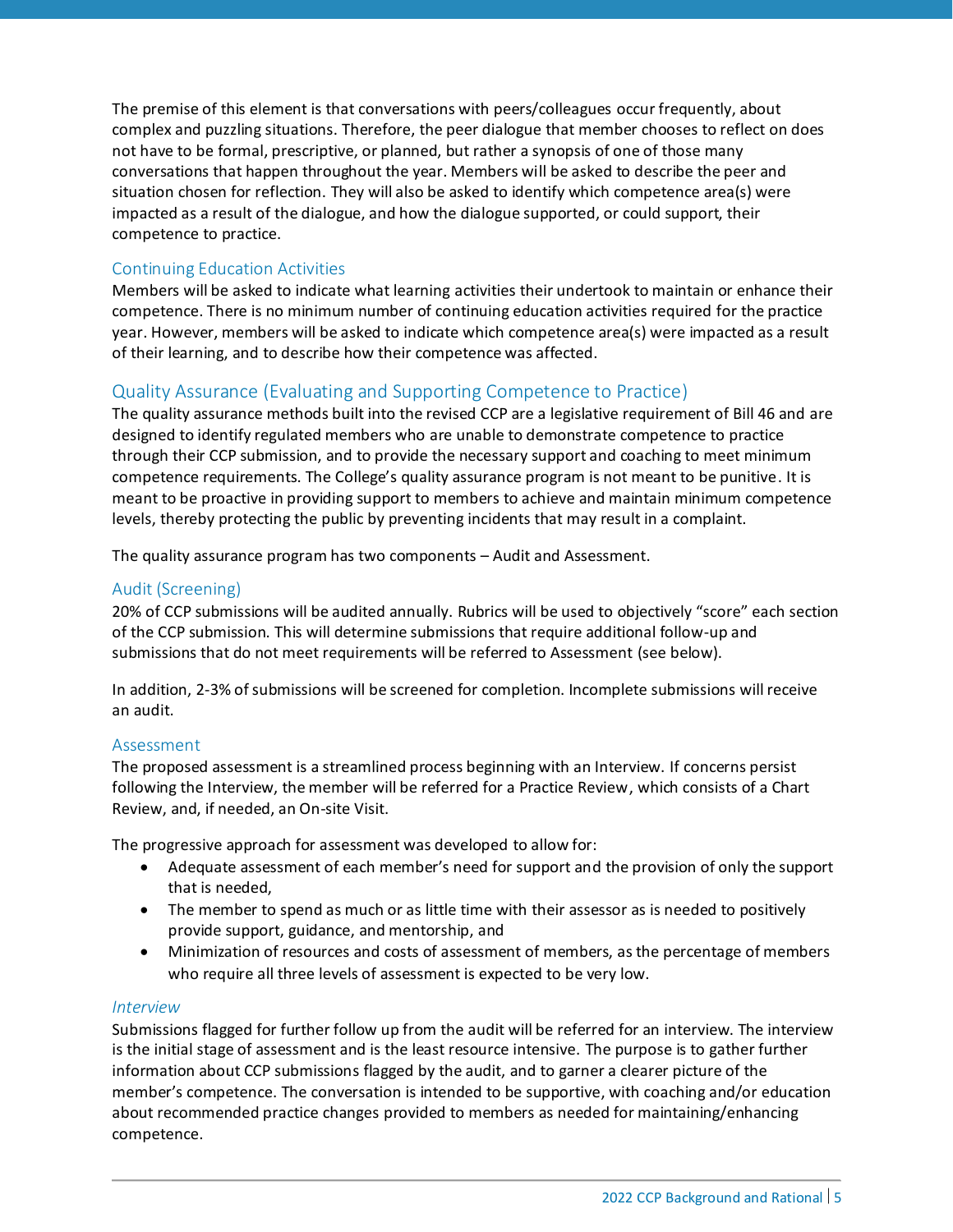Interviews will be completed by paid and trained interviewers who are specifically recruited for the position from ACSLPA membership. Training for interviewers is provided by ACSLPA staff. Rubrics will be used to structure and score the interview and to objectively determine if a practice visit is required.

If the interviewer is satisfied that the member has provided sufficient additional information to determine that they meet minimum competence requirements, or that the member has been given the support required to maintain competence requirements, the member's involvement with the CCP for that practice year is considered complete. If the interviewer has concerns about the member's competence to practice after the interview, the member will move to stage 1 of the Practice Review (Chart Review). It is anticipated that most members will exit the assessment process after the interview.

#### *Chart Review (Practice Review Stage 1)*

The Chart Review is the initial stage of the Practice Review. This review will be conducted by paid and trained assessors recruited from the ACSLPA membership, who will receive standardized training and support from ACSLPA staff on conducting chart reviews. The pool of assessors should represent a range of clinical and administrative expertise, in addition to being representative of various practice settings and geographical locations. This will be done to prevent bias or conflict of interest in the chart review process.

Additionally, assessors will use a rubric to determine whether members meet or do not meet requirements for this stage of the CCP. Members will be able to select the charts that they would like to submit for review and will be provided with criteria for submitting charts (e.g., minimum period covered, number of charts, etc.). Chart reviews can be conducted remotely, or on-site as required.

The chart review, like all other aspects of the CCP, is intended to be a positive and supportive experience for the member. Coaching and feedback will be provided during the chart review process as necessary to support the member in their competence to practice. If the member's charts are deemed satisfactory upon review, the member's involvement with the CCP for that year is complete. Members who do not meet the minimum competence requirements of the College as evidenced through their chart review will be referred to the final stage of the CCP, an on-site practice visit.

#### *On-site Visit (Practice Review Stage 2)*

The On-site visit is the final stage of the Practice Review and the final stage of the CCP. Consistent with all other elements of the College's CCP Assessment, the practice review is intended to be supportive and educational, with the goal of positively providing support to members to enhance their competence.

The practice visit will be conducted by paid and trained assessors, who are recruited from ACSLPA membership and represent a variety of practice scopes and settings. Members will ideally be matched with an on-site assessor who is familiar with their scope and setting of practice. Assessors may provide support, mentorship, and coaching during the visit, and may recommend a remediation plan for the member being evaluated, as required. ACSLPA staff will review and implement the remediation plan with the member.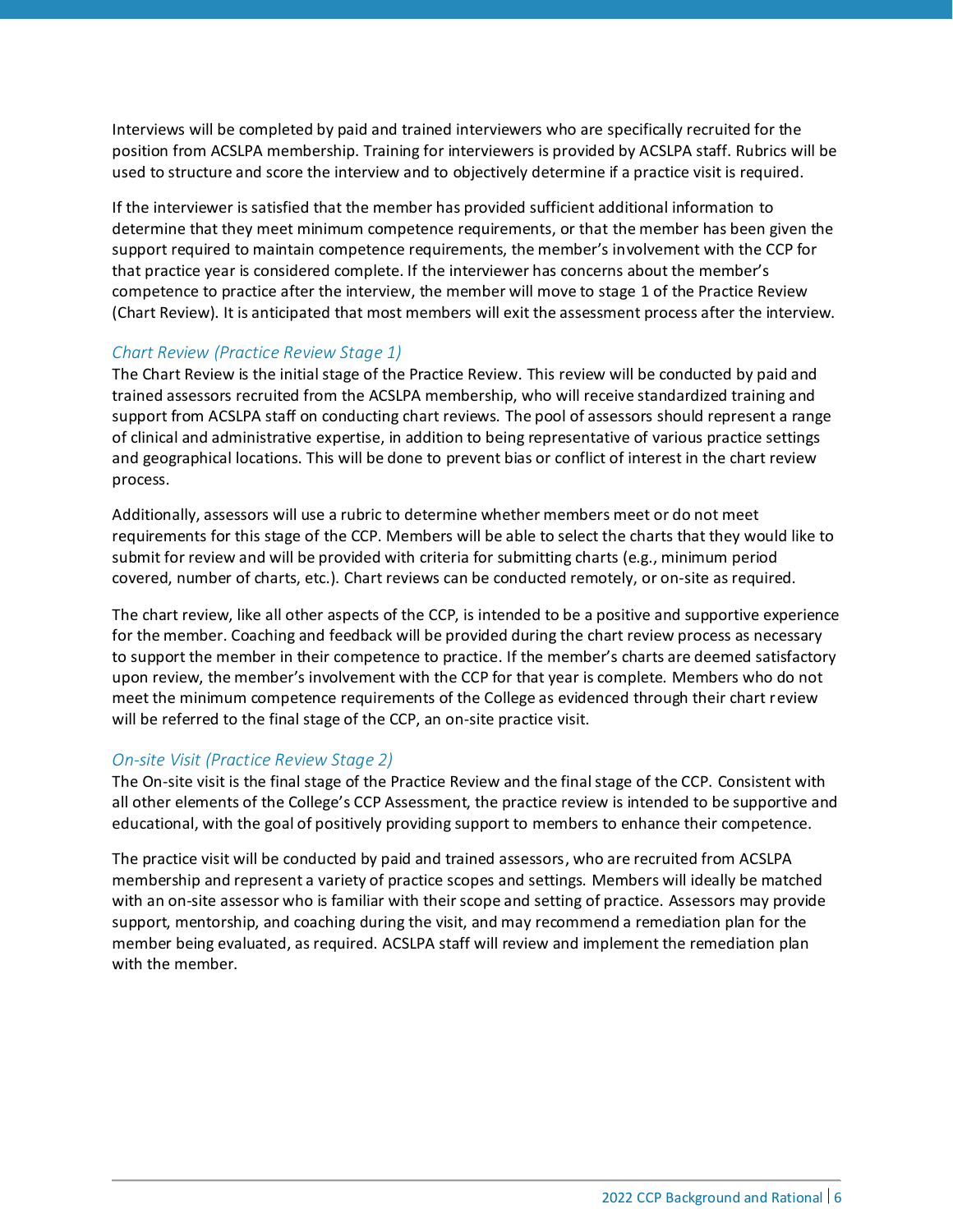### Other Considerations

- Members will be expected to participate and engage with assessors and the College, if referred for assessment. In addition, members will be expected to follow through with any recommendations and remediation plans given by assessors.
- Members can expect that confidentiality will be maintained throughout the process and that CCP outcomes will not be disclosed to employers.
- Members will continue to complete the CCP on the "Member Login" portal of the ACSLPA website.
- The CCP will undergo continuous monitoring and evaluation in the initial 1-3 years (and beyond) to ensure that it is performing as expected, i.e., that members are engages and feel supported throughout their involvement with the program, and that the tools used are sensitive enough for the purpose of correctly identifying members for referral past the audit and into the appropriate levels of assessment.

## Timeline for Implementation

The quality improvement components (Risks & Supports Profile, Peer Dialogue Reflection, and Continuing Competence Activities) will be implemented in conjunction with practice permit renewal for 2023. *Therefore, members will be able to begin completing these new CCP elements from October 1 st ,* 2022, when registration renewal opens. Members will have until the renewal deadline of December 1<sup>st</sup>, 2022, to complete these three components.

A pilot audit and assessment are expected to take place in 2023, to test the policies and procedures and make appropriate changes in time for the full audit and assessment processes to be implemented in 2024.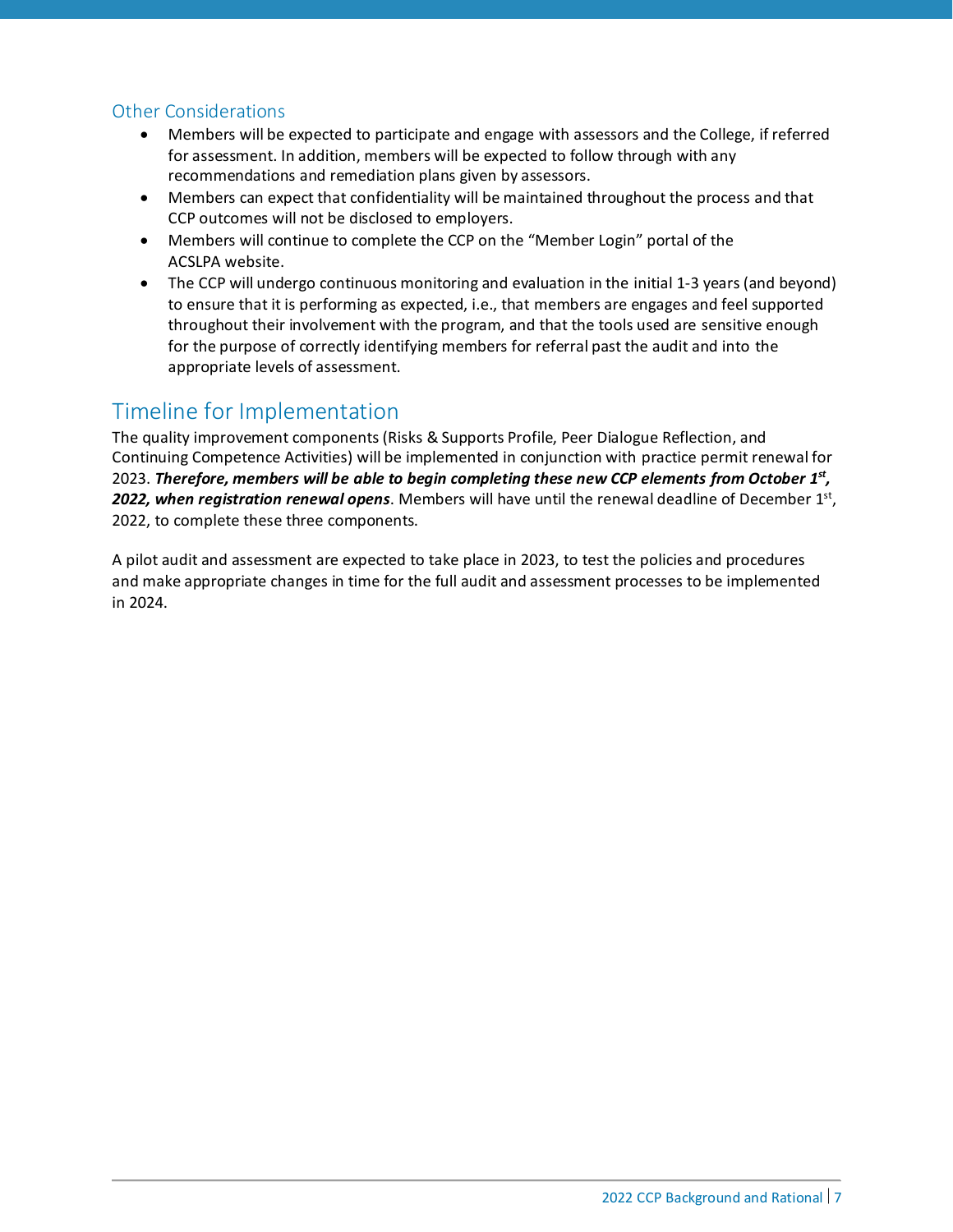## References & Resources

Aijawi, R. & Regehr, G. (2019). When I say …. Feedback. *Medical Education,* 53, 652-654. doi: 10.111/medu.13746

Austin, Z. (2019). Competency and its many meanings. *Pharmacy,* 7(2). doi: 10.3390/pharmacy7020037

Austin, Z. & Gregory, P. (2019). Learning needs of pharmacists for an evolving scope of practice. *Pharmacy.* 7(4). doi: 10.3390/pharmacy7040140.

Austin, Z. & Gregory, P. (2019). The role of disengagement in the psychology of competence drift. *Research in Social and Administrative Pharmacy*, 15, 45-52.

Austin, Z., Gregory, P. & Chiu, S. (2008). Use of reflection-in-action and self-assessment to promote critical thinking among pharmacy students. *American Journal of Pharmaceutical Education.* 72(3). doi: 10.5688/aj720348

<https://www.ncbi.nlm.nih.gov/pmc/articles/PMC2508711/>

Committee of Planning a Continuing Health Care. (2010). Redesigning continuing education in the health professions. *Institute of Medicine.* The National Academies Press, Washington, D.C. [https://www.ncbi.nlm.nih.gov/books/NBK219811/pdf/Bookshelf\\_NBK219811.pdf](https://www.ncbi.nlm.nih.gov/books/NBK219811/pdf/Bookshelf_NBK219811.pdf)

Eva, K., Bordage, G., Campbell, C., Galbraith, R., Ginsburg, S., Holmboe, E. & Regehr, G. (2015). Towards a program of assessment for health professionals: from training into practice. *Adv.in Health Sci Educ.*  doi: 10.1007/s10459-015-9653-6

Eva, K. & Regehr, G. (2013). Effective feedback for maintenance of competence: from data delivery to trusting dialogues. *Canadian Medical Association Journal,* 185(6), 463-464. doi: 10.1503/cmaj.121772

Eva, K. & Regehr, G. (2008). "I'll never play professional football" and other fallacies of self-assessment. *Journal of Continuing Education in the Health Professions, 28(1), 14-19.* 

Glover Takahaski, S., Nayer, M. & St. Amant, L. (2017). Putting the self back into regulation and awareness: epidemiology of competence to understand the risks and supports to competence. *Post MD Education, University of Toronto. (Presentation at the Alberta Federation of Regulated Health Professions).* 

Hauer, K., Ciccone, A., Henzel, T., Katsufrakis, P., Miller, S., Norcross, W., Papadakis, M. & Irby, D. (2009). Remediation of the deficiencies of physicians across the continuum from medical school to practice: a thematic review of the literature. *Academic Medicine.* 84(12), 1822-1832.

Hautz, W., Schubert, S., Schauber, S., Kunina-Habenicht, O., Hautz, S., Kammer, J. & Eva, K. (2019). Accuracy of self-monitoring: does experience, ability or case difficulty matter? *Medical Education.* doi: 10.1111/medu.13801

Health & Care Professions Council. (2015). *Preventing small problems from becoming big problems in health and care*. [https://www.hcpc-uk.org/globalassets/resources/reports/preventing-small-problems](https://www.hcpc-uk.org/globalassets/resources/reports/preventing-small-problems-from-becoming-big-problems-in-health-and-care.pdf?v=636785062220000000)[from-becoming-big-problems-in-health-and-care.pdf?v=636785062220000000](https://www.hcpc-uk.org/globalassets/resources/reports/preventing-small-problems-from-becoming-big-problems-in-health-and-care.pdf?v=636785062220000000)

Hodges, B. & Lingard, L. (2013). The question of competence: reconsidering medical education in the twenty-first century. ILR Press.

Kain, N., Hodwitz, K., Yen, W. & Ashworth, N. (2019). Experiential knowledge of risk and support factors for physician performance in Canada: a qualitative study. *BMJ Open,* 9. doi:10.1136/bmjopen-2018- 023511